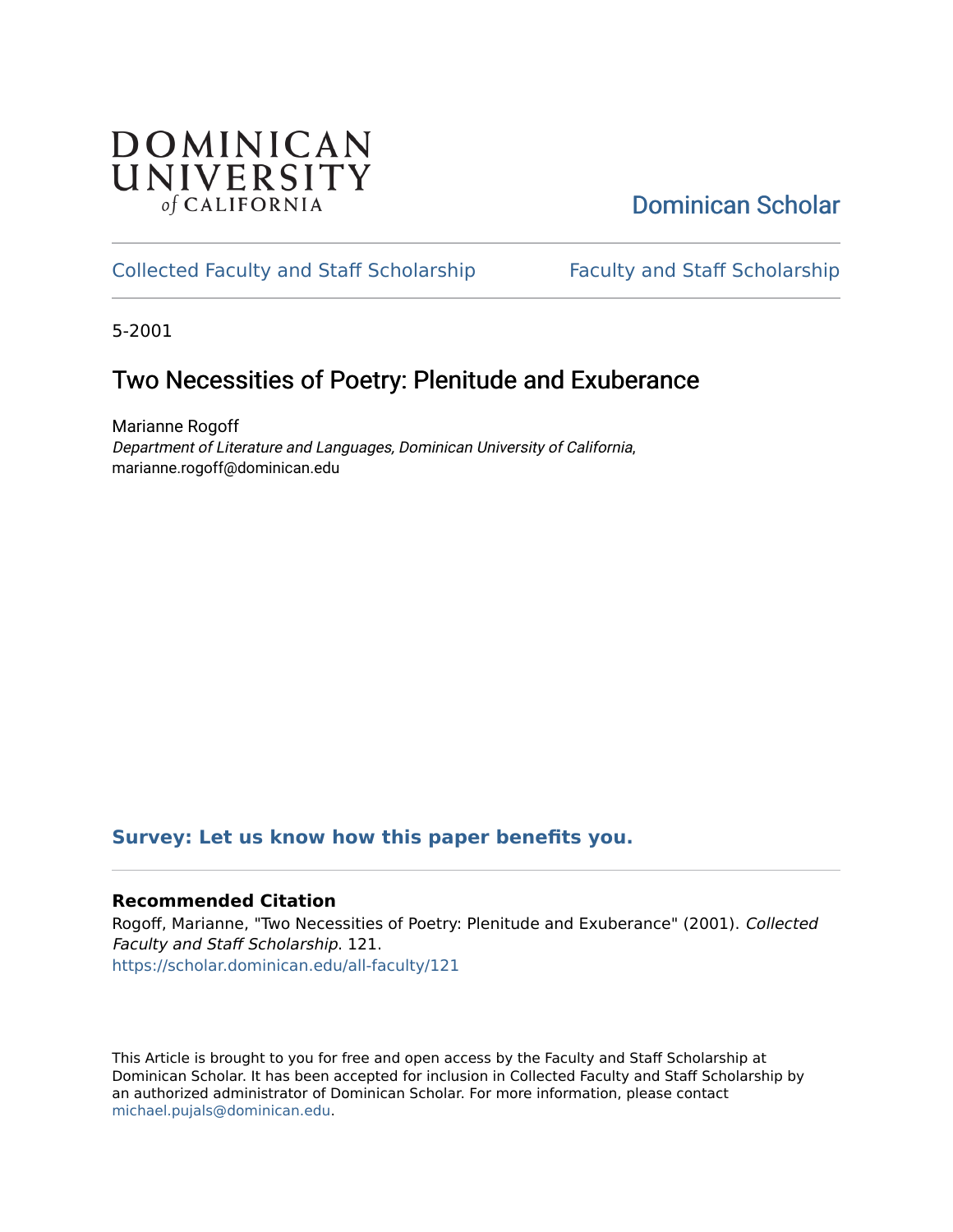#### *MARIANNE ROGOFF*

#### Review for *Bloomsbury Review,* May 2001

*Dancing at the Devil's Party: Essays on Poetry, Politics, and the Erotic* by Alicia Ostriker (Ann Arbor: University of Michigan Press, 2000), 122 pages

### **Two Necessities of Poetry: Plenitude and Exuberance**

Alicia Ostriker advocates a "poetics of ardor," one which is not detached, objective, or merely intellectual, instead a poetry that embraces a big-hearted and practical definition of what erotic means. *Dancing at the Devil's Party* is mostly about women's poetry but Ostriker also reminds us of the wide-reaching sensuality of Whitman, Hopkins, Keats, and other sexy male forebears who permitted love to appear in their work. "The degree and quantity and variety of love in Whitman is simply astonishing," she writes, describing herself as a 13-year-old sitting among grass and rocks in New York's Central Park reading *Leaves of Grass* for the first time. (26) "Some portion of myself paused ecstatically when I (when it) encountered 'Song of Myself' and elected thenceforth to celebrate itself and sing itself." (25)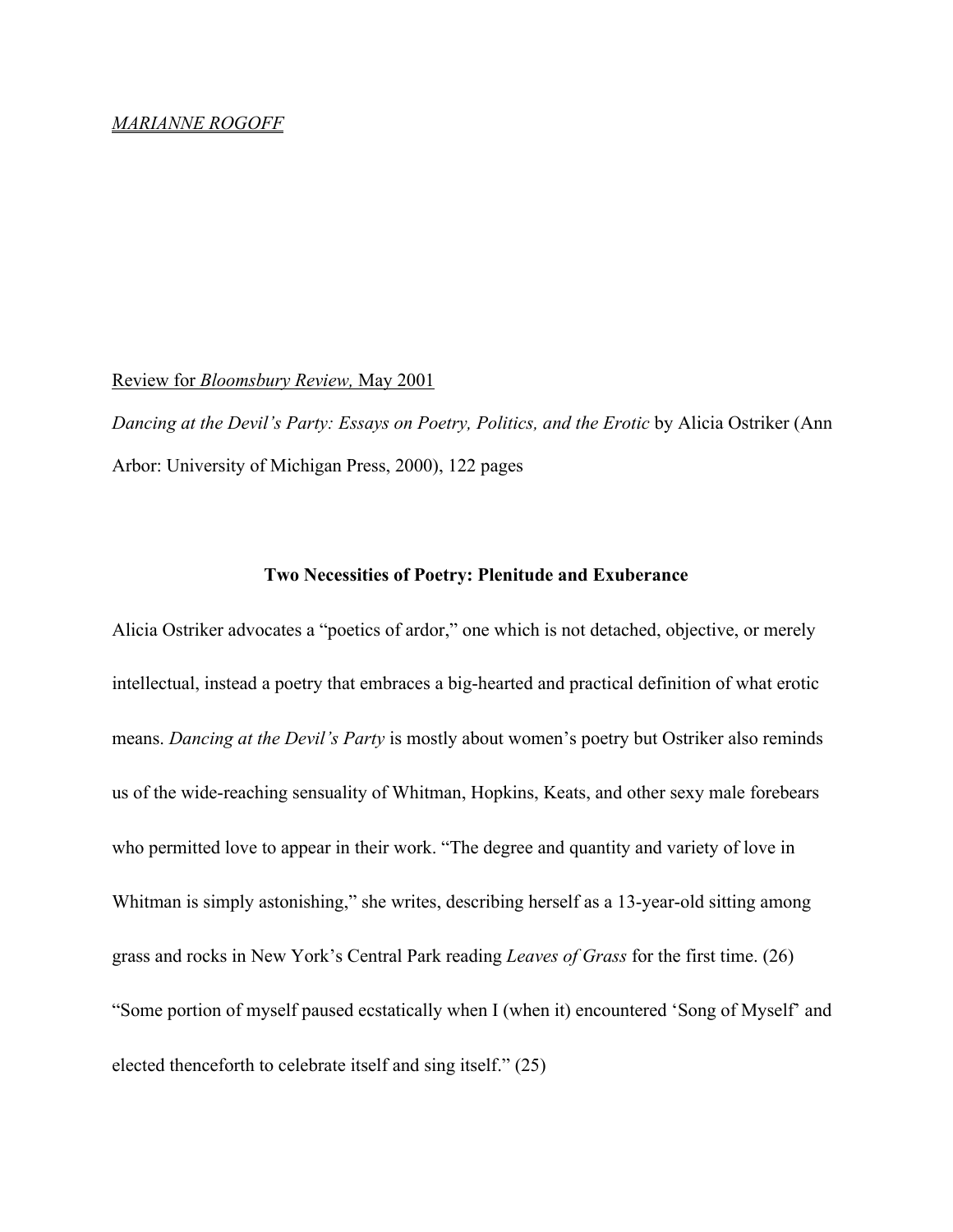The book's subtitle, *Essays on Poetry, Politics, and the Erotic,* lets us know the book encompasses more than Eros. The charged poets she discusses have also taken it upon themselves to revise (revisit, re-envision) politics that disallow the celebration of particular selves or aspects of self. Author of *Stealing the Language,* the important 1986 book on American women's poetry, Alicia Ostriker has long been working to establish scholastic redemption for subject matter and voices that didn't used to be found in the literary canon. In this new book's first essay she references John Milton and quotes William Blake as saying "Milton wrote in fetters when he wrote of Angels & God, and at liberty when of Devils & Hell...(1) She believes, in fact, that the passages in *Paradise Lost* that deal with Satan are "more exciting, more energetic ... and worse, duller, less poetic in the sections dominated by God." (2) She says:

All art depends on opposition between God and the devil, reason and energy. The true poet (the good poet) is necessarily the partisan of energy, rebellion, and desire, and is opposed to passivity, obedience, and the authority of reasons, laws, and institutions.... The truer (better) the poetry, the more it will embody the truths of Desire. (2)

William Blake said "exuberance is beauty." Ostriker says, "whatever the writer's ostensible political positions, plenitude and exuberance signal the democratizing/subversive impulse, the dance of the devil's party." (5) The poets she is drawn to, admires, and chooses to write about here, therefore, are poets who, like Whitman, "contain multitudes." "For the work of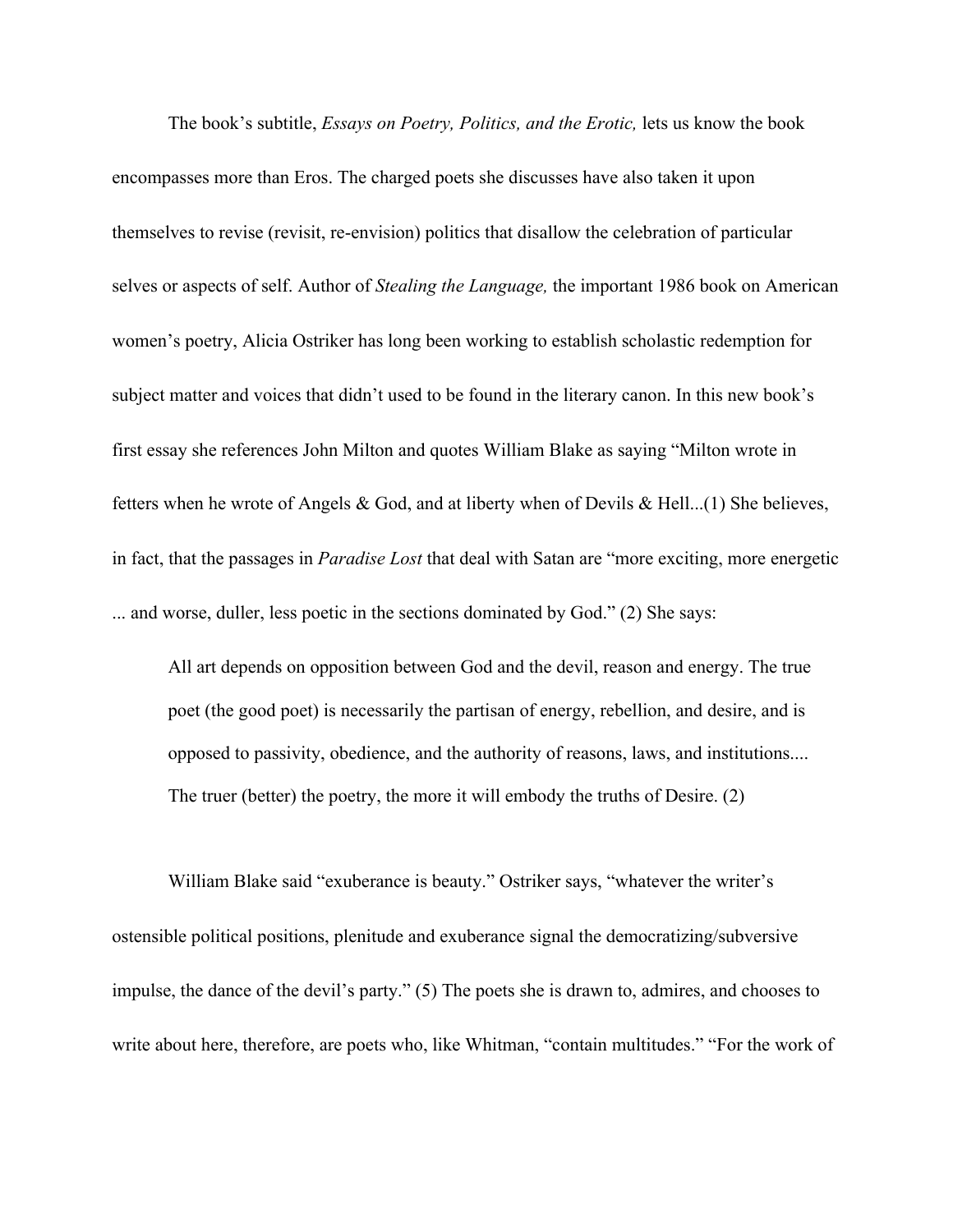Eros... is to join whatever is disconnected." (28) Which, presumably, is the job also of politics, governments, systems, and institutions; here again our forebear Whitman was inclusive in his vision. Via poetry, he invented "a rhetoric of power without authority, without hierarchy, and without violence. The omnivorous empathy of his imagination wants to incorporate ALL." (32)

In her essay on why the "austere poetry of Elizabeth Bishop is universally praised and the physically and sexually charged poetry of Sharon Olds is commonly attacked" (39), Ostriker begins by defining erotic discourse in poetry as a version of Adrienne Rich's "drive to connect, the dream of a common language." (38) "The impulse to connect, to perceive unities across the conventional boundaries of separation [is] always implicitly erotic, always a form of making love." (38) While,

"what most contemporary critics seem to want is less body and less feeling in poetry. Less sensuousness. Less desire. -- These topics are so sticky, so embarrassing, so impolite, so troublesome -- can't we please have a poetry that's clean, with the messy and horrifying fluids and emotions scrubbed off it?" (39)

Certainly Alicia Ostriker was the first poet I ever read who wrote glowingly of pregnancy, in her early (1974) collection *Once More Out of Darkness,* written during the Vietnam War when she was about to give birth to her son Gabriel, potential future soldier. In that book she combines the delicate vulnerability and fondest wishes we all have for our offspring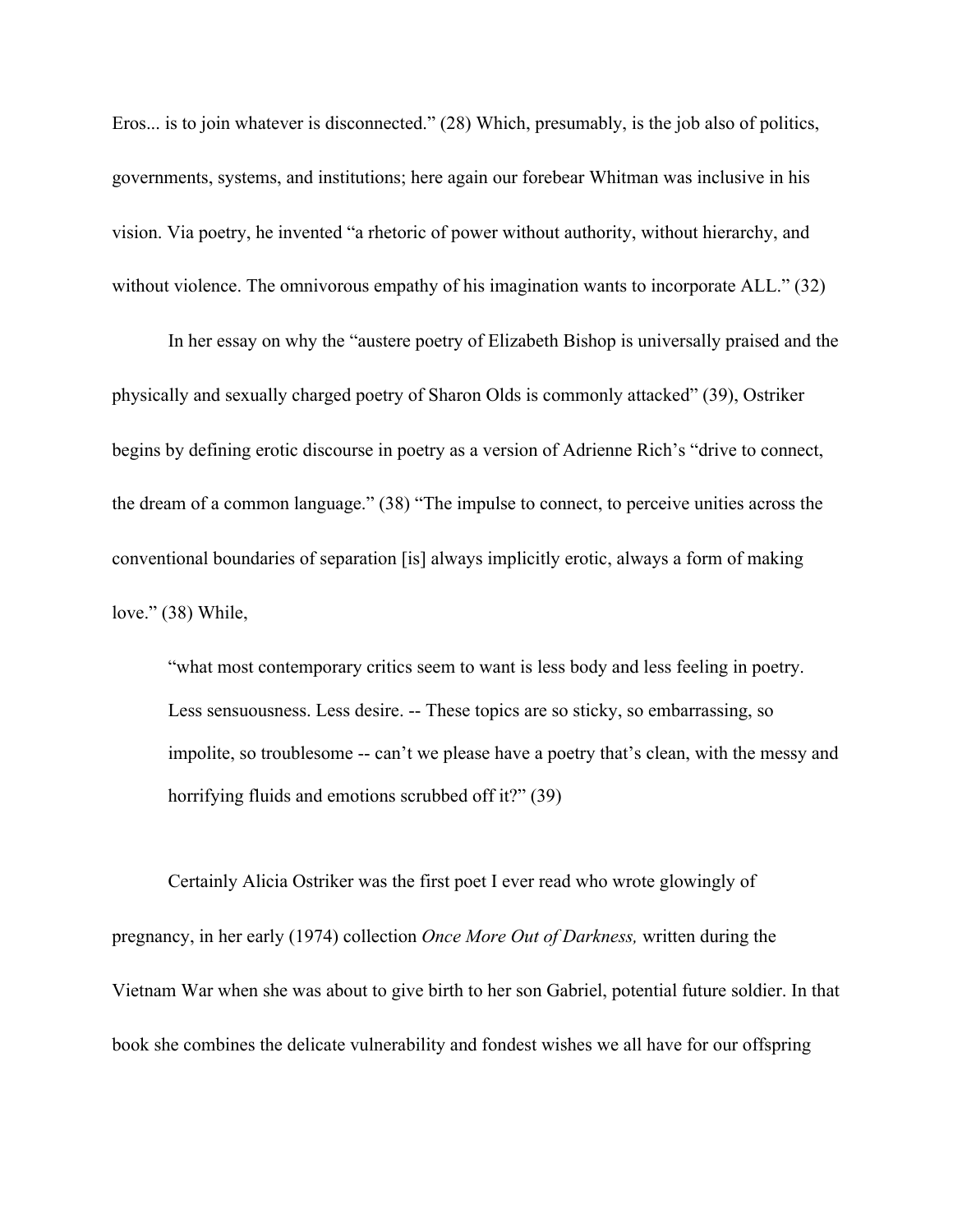with the sharp knowledge of war and the possibilities of violence that await the newborn. Erotics and politics, sex and violence, are never far apart in the body's reality, yet the divisive mind would have us compartmentalize and keep the two things cleanly separate.

Just as Alicia Ostriker has William Blake and Walt Whitman to thank for permission to write about all of her self's passions and pains and insights, I have her to thank for giving me, when I was a student in her 20th Century Poetry class at Rutgers in the late 1970s, permission, in the classroom and by example, to write about the personal, domestic, non-academic subjects that compelled me then. Last year, I was steeled again when she visited the classes I now teach at CCAC and told the next generation, my students, to "write what you're afraid to write." Permission and a dare, a fearsome mandate that Elizabeth Bishop and Sharon Olds, in differing ways, take on.

Whereas Bishop writes as a voice of loneliness, fearing and desiring connection, the self in Olds is never represented in isolation but always in relation, penetrated and penetrating, glued by memory and gaze to others. (49)

Still, Bishop is aware, Ostriker says, that

the emergence of a self-conscious individual identity can never be separable from an experience of identification with others. (45)

In Bishop's late poem "In the Waiting Room" (from her last published volume *Geography III*), the voice is a seven-year-old reading *National Geographic* in a dentist's waiting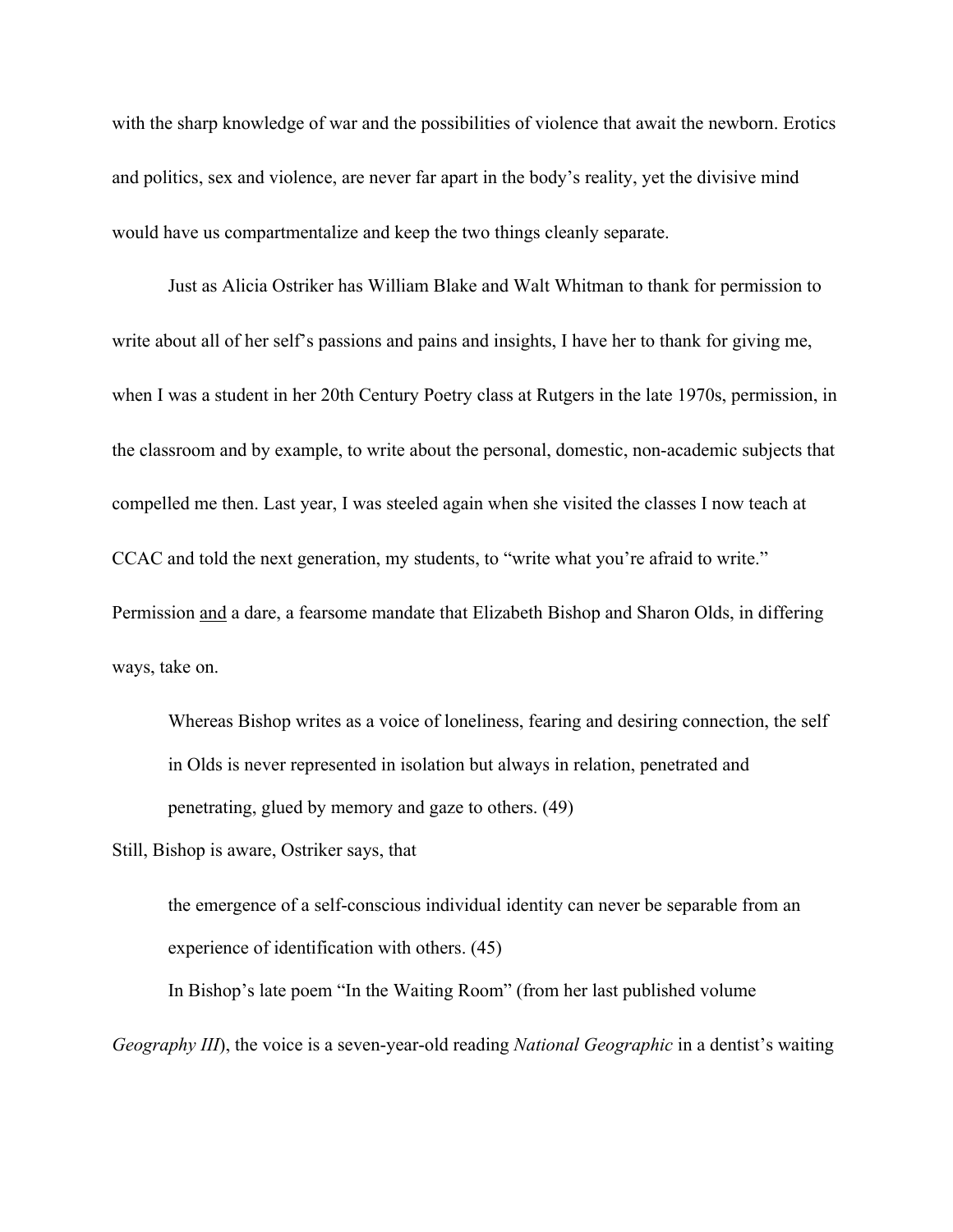room who (like many of us?) was initially shocked by an image of some primitive women whose "breasts were horrifying." The child in the poem asks "what similarities... held us all together or made us all just one?" (45), experiencing an epiphany of frightening yet universal connection. Other critics saw Bishop's "fall" into identity in that poem as repellent, while Ostriker insists (as does Carl Jung, among others) that "Self is self-in-relation: no other kind exists."  $(46)$ 

What all the poets discussed in this book -- Walt Whitman, Elizabeth Bishop, Sharon Olds, Maxine Kumin, Lucille Clifton, and Allen Ginsberg -- share in common (in various ways) is that they "assume connections where the dualisms of our culture assume separation -- between self and other, humans and nature, male and female, public and private life, pleasure and pain - and what emanates ... is something like joy." (85) And, though they may dance at the devil's party, a poet like Maxine Kumin is most remarkable for her sanity. "It is the way of someone rooted in a chosen set of routines and responsibilities. Kumin differs from other feminists in her capacity to locate strength in normality." (59) Kumin writes of family, maternal attachment in both animals and humans, being grounded in place, the making of preserves "a recurring metaphor for what the poet wants to do with the world at large." (61) Lucille Clifton is a master of "sacred levity" (79) and demonstrates "how spiritually complicated an apparently 'easy' poet can be -- and how a gentle voice can be both revolutionary and revelatory." (78)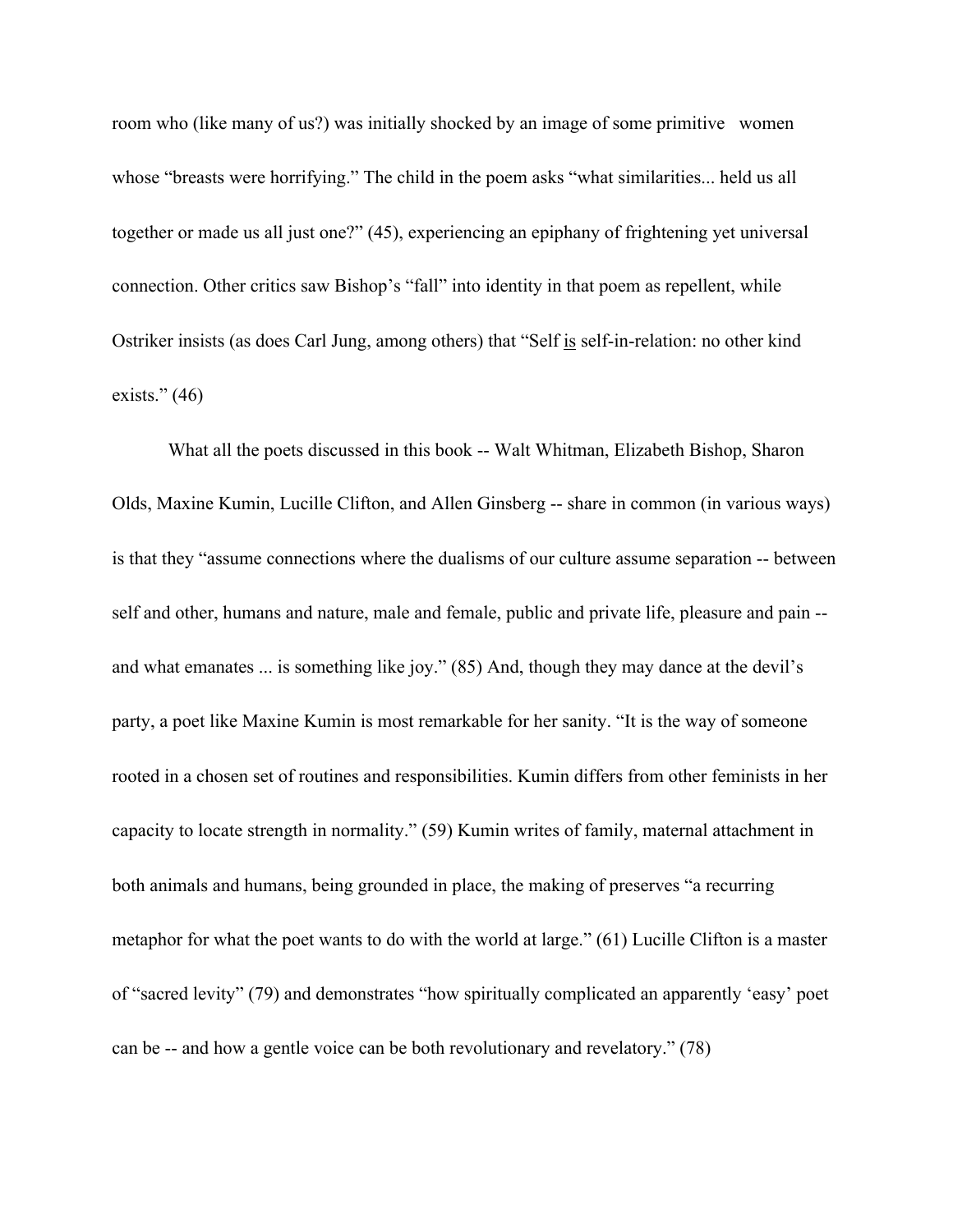Ostriker quotes Toni Morrison:

It seems to me that the best art is political and you ought to make it unquestionably political and irrevocably beautiful at the same time. (78)

I quote Alicia Ostriker:

... Poetry can tear at the heart with its claws, make the neural nets shiver, flood us with hope, despair, longing, ecstasy, love, anger, terror. It can help us think more lucidly. It can force us to laugh. Poetry can, as Conrad put it, make us see. It can also, like Rilke's torso of Apollo, tell us that we must change our lives. From time to time, some of us believe, poetry changes the world. (ix)

One of the ways it does this is by refusing to be afraid, of deep, entrenched, personal, or difficult subject matter, or of what (other) critics might say, and insisting on writing about those topics which "belong to the devil's party of those who pursue desire rather than bow to reason.... In a postmodern era, there is something embarrassing about this.... so much the more am I obliged to champion it." (x) For all of our cool detachment, righteous politics, and critical aesthetic judgments, to make connections is nature's way, to live erotically humankind's only hope for survival: poetry is a form of connection.

In the Afterword Alicia Ostriker informs us that her closing essay on Allen Ginsberg came from her own "midlife explorations of Judaism." (118) She uses the word *kindness* as the most compelling quality in Ginsberg, in his work and in person. This "virtue at the core of